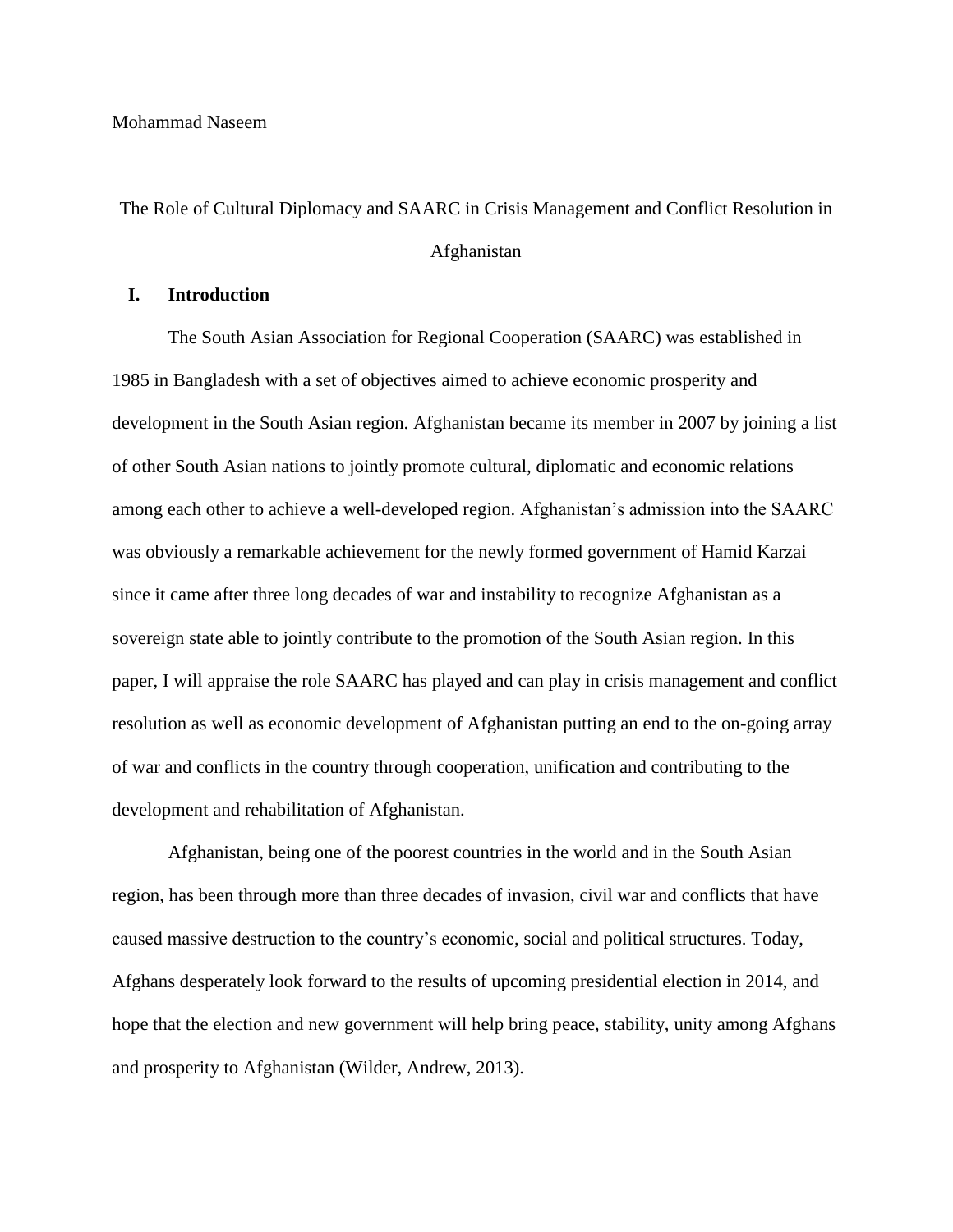Three decades of war and instability in Afghanistan had virtually destroyed the country's educational, economic, infrastructural and political sectors. With the formation of the new transitional government in Afghanistan, Afghans from all over the world found a new hope to have a stable country. Since 2002, in the presence of the international community in Afghanistan, significant improvements have been made in various sectors of the country including educational, political and developing cultural, business and trading relations with other countries, especially with the neighboring and SAARC member countries.

International combat troops in Afghanistan are preparing to withdraw and handover complete responsibility of security throughout the country to Afghan National Security Forces (ANSF) by the end of 2014 right after the election of a new Afghan president who will succeed the incumbent President Hamid Karzai to take the responsibility of forming a new government and bringing Afghans from different ethnic groups together to discontinue ethnic disputes and focus on priorities for building a united and developed Afghanistan.

The transition of security arrangements from the international combat troops to the Afghan Armed Forces (AAF) will take place after twelve years of major international development, and technical and security assistance provided to Afghanistan to rebuild the country and build the capacity of Afghans to govern and safeguard their country 2014 onwards. However, as this transition takes place, the majority of Afghan population and a large number of donor nations and international aid organizations that have provided assistance to Afghanistan since 2002 are concerned as whether or not this transition will also result in shifting Afghanistan from conflict to stability, confirming success of the international community in building an independent, secure and economically developed Afghanistan.

### **II. Research Question:**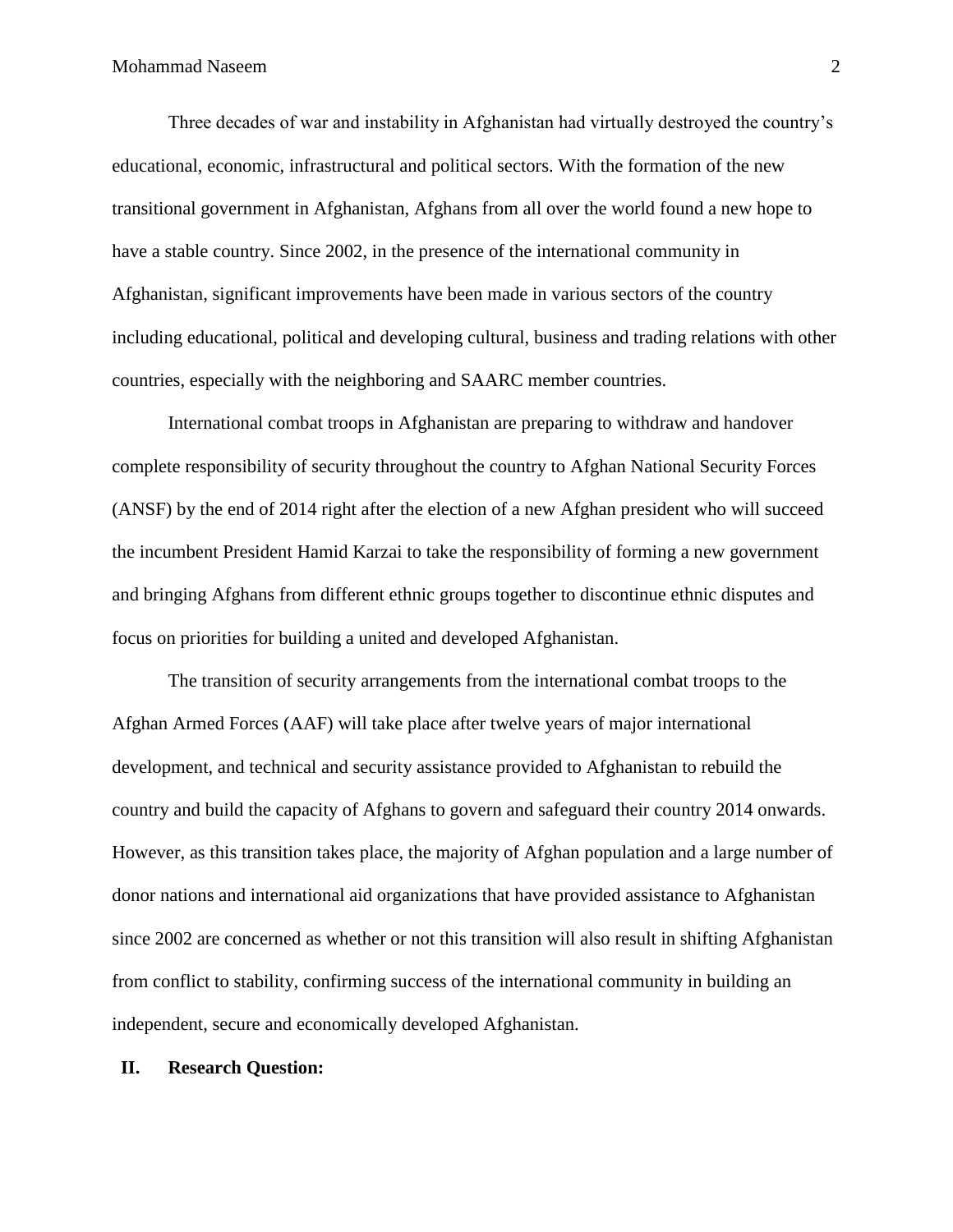My research question for this paper is, How can Afghanistan benefit from the SAARC membership to end the on-going conflict in Afghanistan? I have used numerous sources of information to answer my research question for the paper.

### **III. Research Methodology**

In the writing of this paper, I have mainly relied on secondary data. Data, facts and figures have been collected from genuine sources to ensure that this research paper represents the actual picture of Afghanistan's membership in the South Asian Association for Regional Cooperation (SAARC). This research paper is the outcome of studying and analyzing a number of books, articles, reports and other similar online sources. Majority of the sources used in this thesis come from books, journals and articles on the formation of SAARC, its activities to date and Afghanistan's membership. In the process of development of this research paper, every effort has been made to use only authentic sources to get accurate facts and figures. Furthermore, in order to make this research paper an actual reflection of the on-going development in Afghanistan in relation to the SAARC member countries' cooperation, I have tried to incorporate information that is reliable, timely and reflective of the true picture.

# **IV. South Asian Association for Regional Cooperation (SAARC)**

The South Asian Association for Regional Cooperation (SAARC) was established in 1985 in Bangladesh with a set of objectives aimed to achieve economic prosperity and development in the South Asian region. Afghanistan became its member in 2007 by joining a list of other South Asian nations to jointly promote cultural, diplomatic and economic relations among each other to achieve a well-developed region.

Countries in South Asia have had strong economic, trade and cultural ties for centuries. These were generally seen by their inhabitants and rulers as a connected land mass and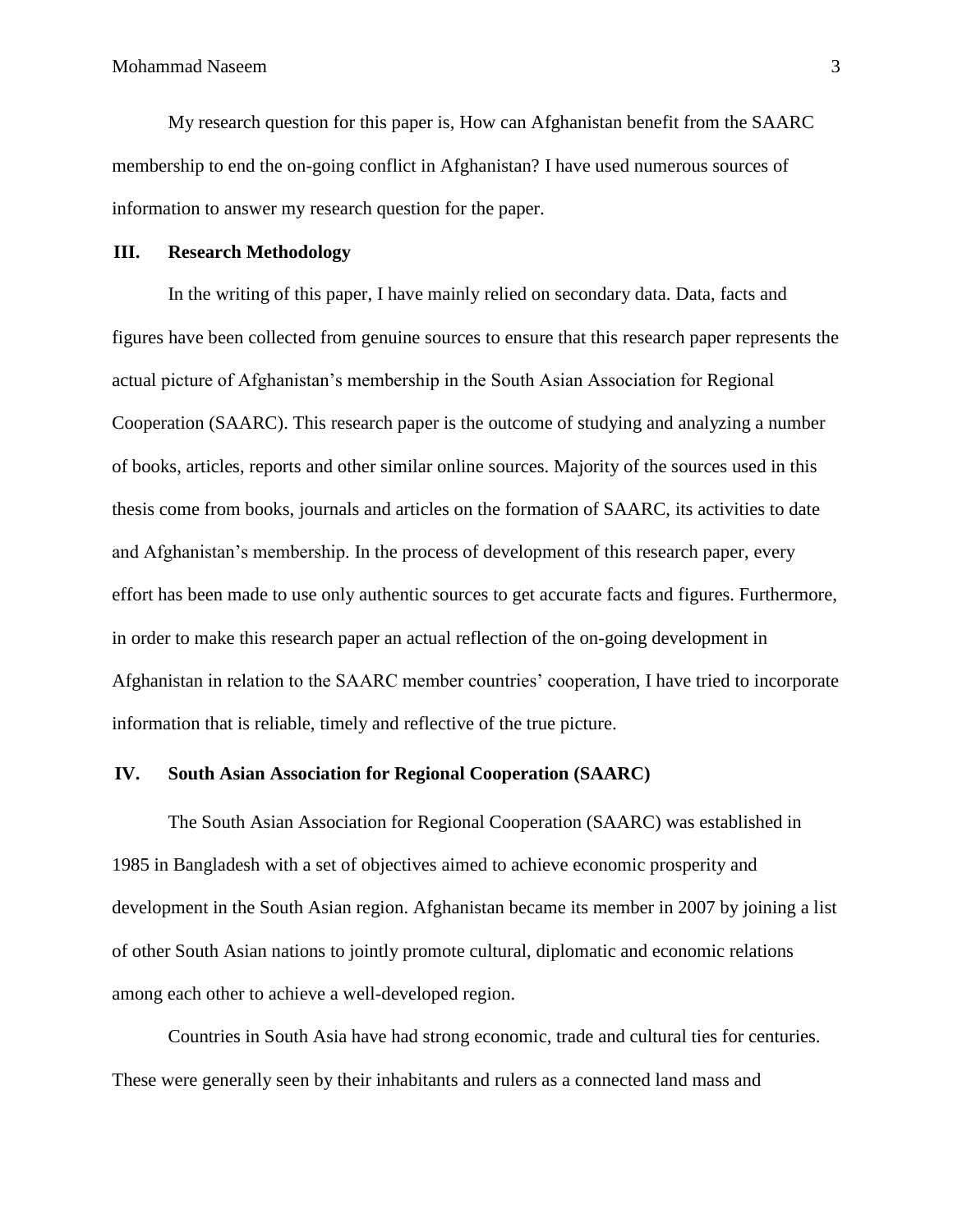integrated economic space well before they became part of the British Indian Empire. Thus, the three largest South Asian countries of India, Pakistan and Bangladesh had a common market with an integrated monetary and communication system until 1947 that is well ahead of the formation of the European Common Market in 1958.

These ties were disrupted with independence from colonial rule, and significant political differences and conflicts characterized the region during the second-half of the twentieth century. The situation worsened further in the seventies and eighties with ethnic strife resulting in the breakup of Pakistan and continued violence in Sri Lanka and parts of India and Pakistan. Afghanistan has also seen enormous instability and disruption over the last three decades. Thus, despite its common heritage going back centuries, South Asia has today emerged as the least integrated and one of the more unstable regions in the world.

Today the region has emerged as perhaps one of the most troubled and unstable neighborhoods. Six (Afghanistan, Bangladesh, India, Nepal, Pakistan and Sri Lanka) of the eight current members are grappling with racial, communal, extremist or regional strife. Some of this strife is now decades old and well entrenched. With two of the major powers being armed with nuclear weapons and armed conflict in several sub-regions, it will be fair for an outsider to characterize South Asia as a potential flashpoint for major conflagration.

### **V. History of Conflict in Afghanistan**

Afghanistan, a land locked country located in the Central Asia often referred to as the crossroads of Central Asia was founded by Ahmad Shah Durrani in 1747 when the tribal leaders unified different tribes to form a state of what is called today's Afghanistan. In the history books,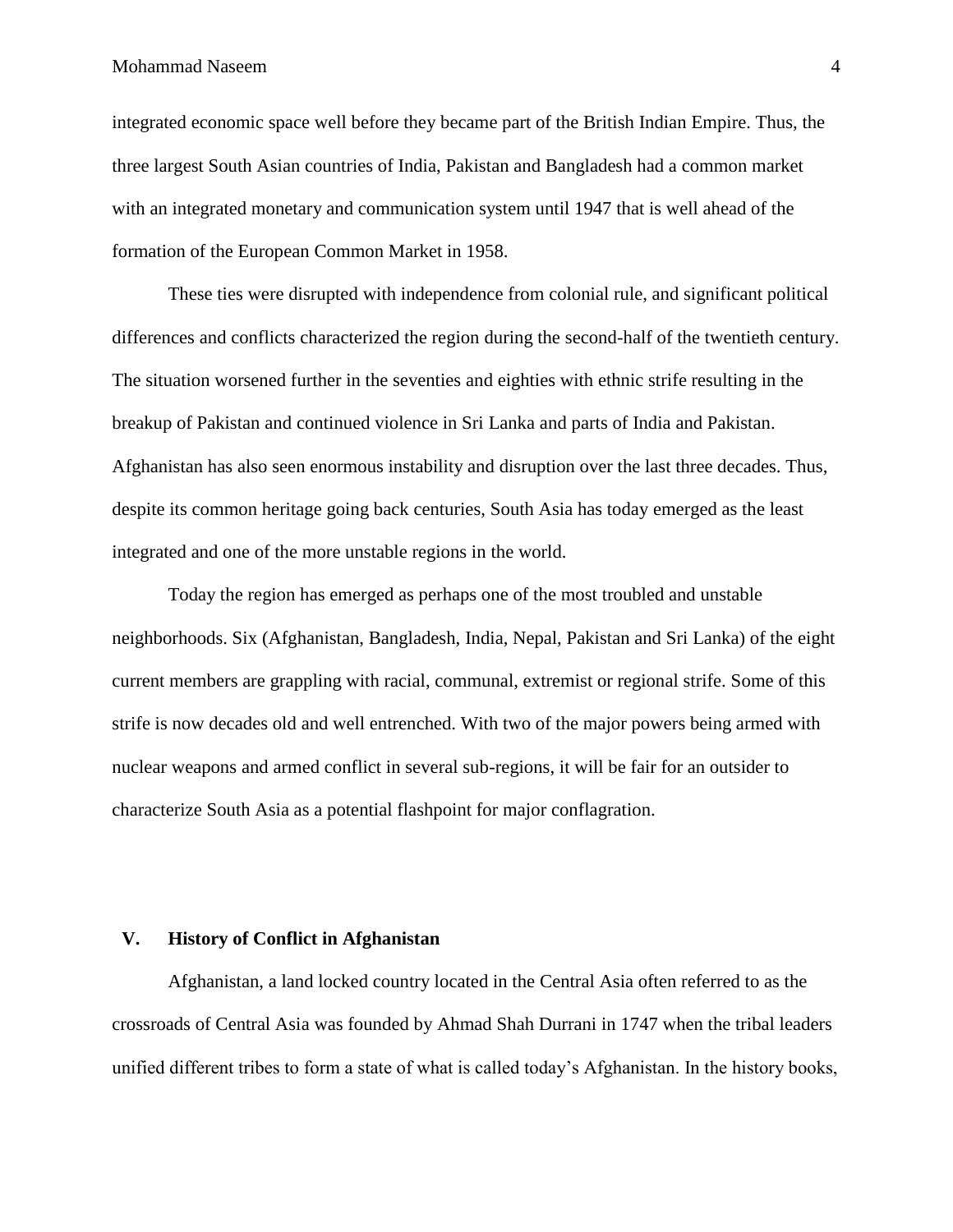Ahmad Shah Durrani has been referred to as the founder and national hero of Afghanistan. "Throughout his reign, Durrani consolidated chieftainships, petty principalities, and fragmented provinces into one country. His rule extended from Mashad in the west to Kashmir and Delhi in the east and from the Amu Darya (Oxus) River in the north to the Arabian Sea in the south (Michigan State University, 2013)".

Ever since the tribal leaders united to form Afghanistan in 1747 and chose Ahmad Shah Durrani as a leader, this landlocked country in Central Asia has been fought over by outside powers from time to time. "In the 19th century it was key in the Great Game played out by the British and Russian Empires, which coveted the territory strategically located between the Middle East and the Indian subcontinent, and along the ancient Silk Route used by traders. Afghanistan was severely influenced by the collisions of the British and Russian empires (The Chronicle of Higher Education, 2013)".

British concern over Russian advances in Central Asia and growing influence in Persia precipitated two Anglo-Afghan wars in 1839 and again in 1878. "The first resulted in the destruction of a British army. The latter conflict brought Amir Abdur Rahman to the Afghan throne. During his reign (1880-1901), the British and Russians officially established the boundaries of what would become modern Afghanistan through the demarcation of the Durand Line. The British retained effective control over Kabul's foreign affairs (Michigan State University, 2013)".

Although, Afghanistan has had a turbulent history, during the period of the Second Anglo-Afghan War in 1880 to the coup of Mohammad Daud Khan in 1973, Afghanistan experienced a relatively stable and gradual period of state building and development. In 1919, the Afghan King Amanullah Khan gained independence from the British when he retook control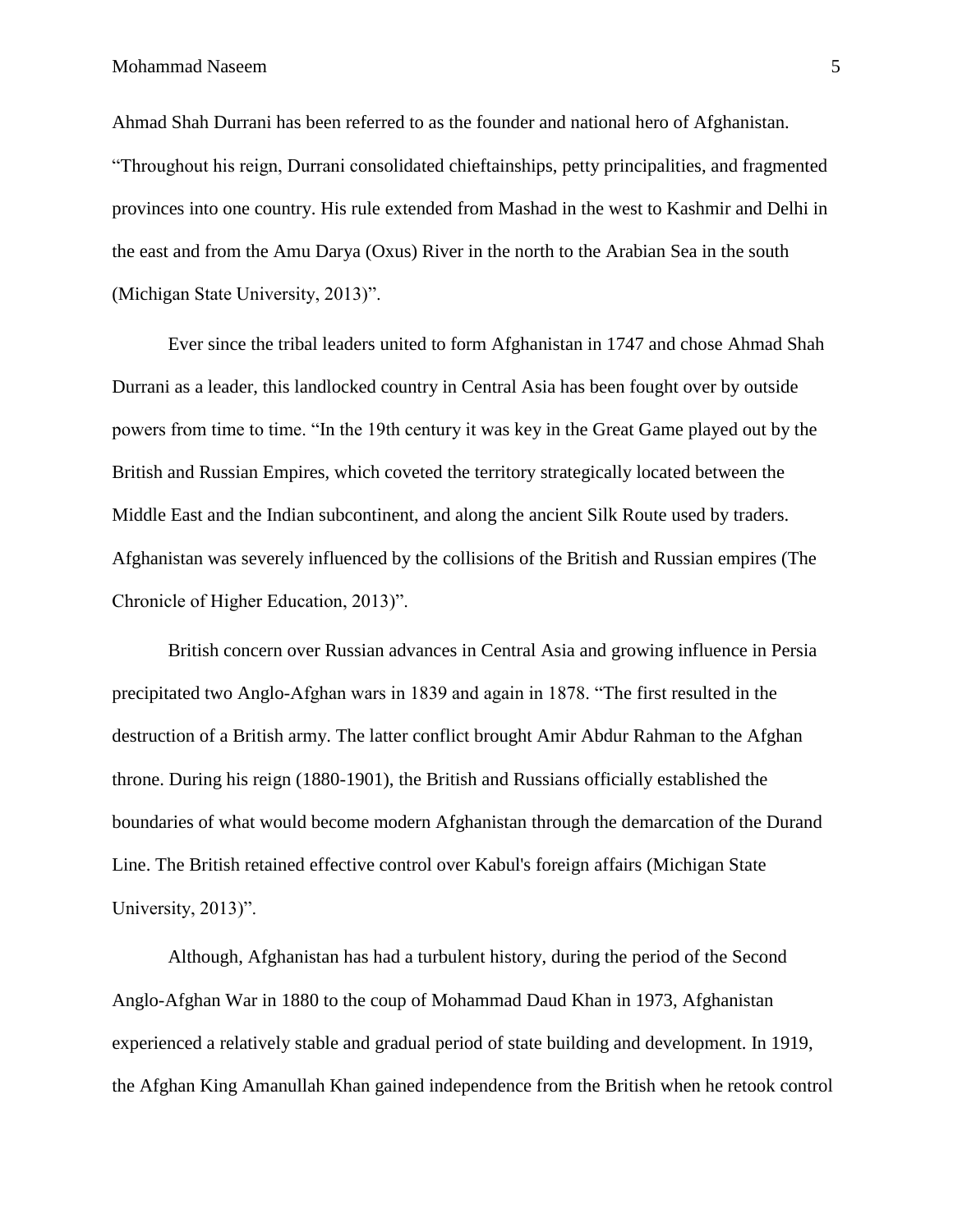of the country's foreign policy by launching the Third Anglo-Afghan War. To commemorate this event, Afghans celebrate the 19th day of August every year as their independence day.

After a few decades of relative stability, progress and economic development in the country, the coup of 1978, followed by the Russian invasion in 1979, marked the initiation of the prolonged wars and conflict in Afghanistan. "In the years of conflict that followed, more than 870,000 Afghans were killed, three million were maimed or wounded, a million were internally displaced and over five million were forced to flee the country. Soviet forces withdrew in 1989, leaving the government increasingly reliant on militias to maintain control. While many Afghans hoped that the departure of Soviet forces would bring peace, the country became increasingly unstable. Through the first half of the 1990s, as mujahadeen factions turned on one another and waged bloody battles for control, civilians were subject to arbitrary, retaliatory and often random violence including robbery, torture, imprisonment and rape (The Cost of War, 2009)".

In 1995 the Taliban emerged out of the security disorder in the country and rapidly spread throughout Afghanistan, giving hope of security and peace to the Afghan population as Afghans were tired of more than a decade along war in the country. Afghans wholeheartedly welcomed Taliban so that they can bring peace to the country. However, instead of stabilizing the country, the Taliban's oppressive policies resulted in increased chaos, human rights abuses and extreme poverty. Conflicts between different ethnicities continued, while people continued migrating to the neighboring countries of Pakistan and Iran for refuge in search of peace for them and their families.

The Taliban ouster in 2001 with the help of the United States and international community again gave hope to millions of Afghans that violence would end and peace and stability would be restored in Afghanistan. However, continued insurgency and conflicts in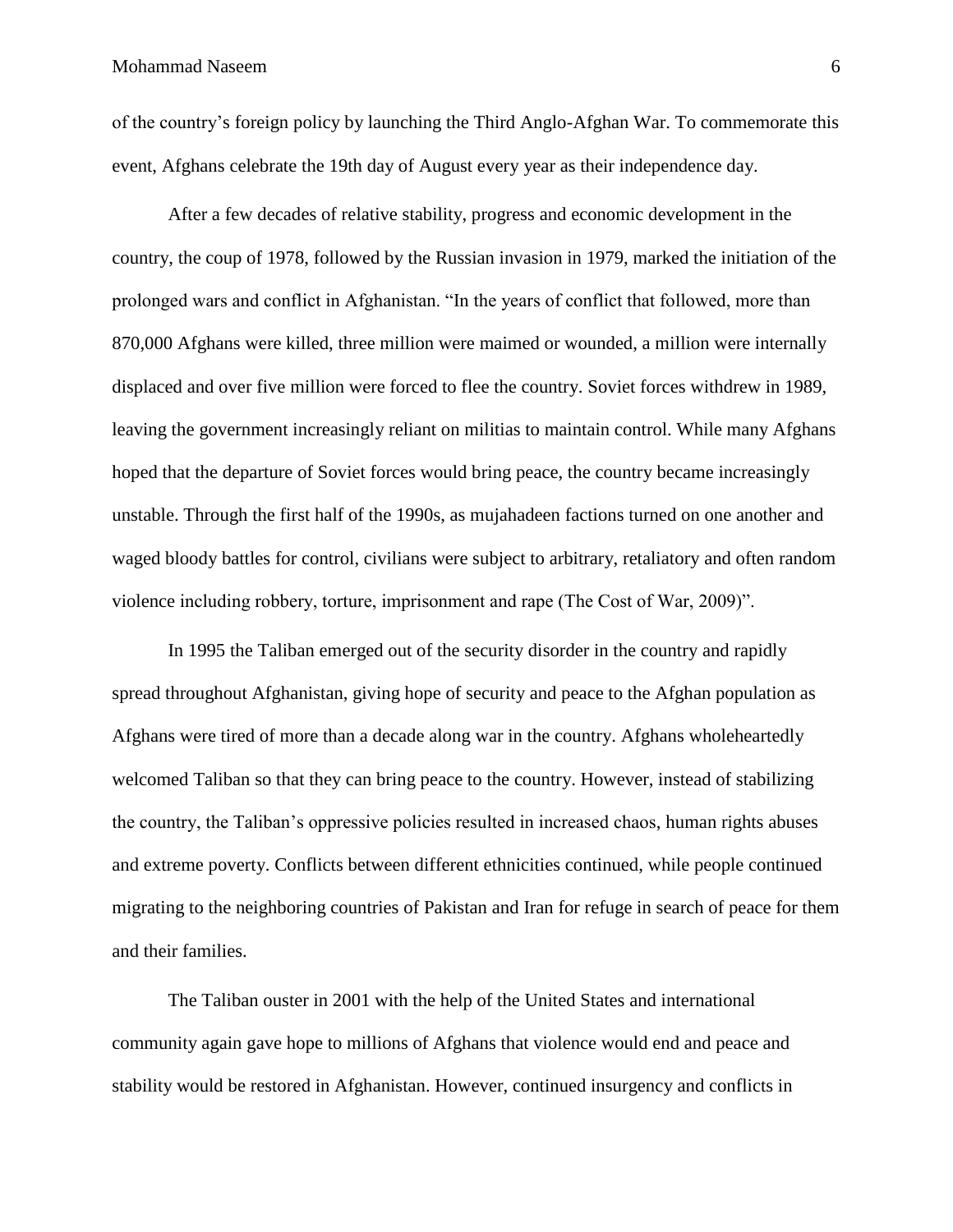Afghanistan have shattered those dreams. "Though life has improved for some Afghans, still nearly half of the population lives below the poverty line, more than a quarter of a million individuals remain displaced inside the country due to the conflict and nearly three million remain in Pakistan and Iran. A whole generation has grown up never having experienced peace and many Afghans are struggling to cope with the psychological, economic, social and physical ramifications of the conflicts, past and present (The Cost of War, 2009)".

In 2002, after the United States of America with the help of the international community ousted the Taliban from Afghanistan, the original plan of the Afghanistan's transitional government and international community for a post-Taliban Afghanistan was to focus on prompt and fostered reconstruction and rehabilitation efforts throughout the country. In a war-torn country like Afghanistan, it obviously was a huge commitment of time, technical and financial resources to bring major fundamental changes in the government, politics and economy of the country. As of December 2011, the entire amount of external assistance (pledges) mounted to \$85 billion out of which \$70 billion had been disbursed to the government of Afghanistan. In July 2012, the amount of international pledges raised to \$119 billion which also included \$16 billion pledged in the Tokyo Ministerial Conference on Afghanistan in July 2012 and \$14 billion pledged in the Chicago Summit in May of 2012 (DCR, 2012).

The international community has made these commitments to Afghanistan for reconstruction, improvement of security, development and rehabilitation of Afghanistan after the Taliban ouster . Meanwhile, although the government of Afghanistan has significantly enhanced domestic revenue capacity, it still remains intensely reliant on external aid, without which the government would be unable to cover operational costs or fund developmental projects.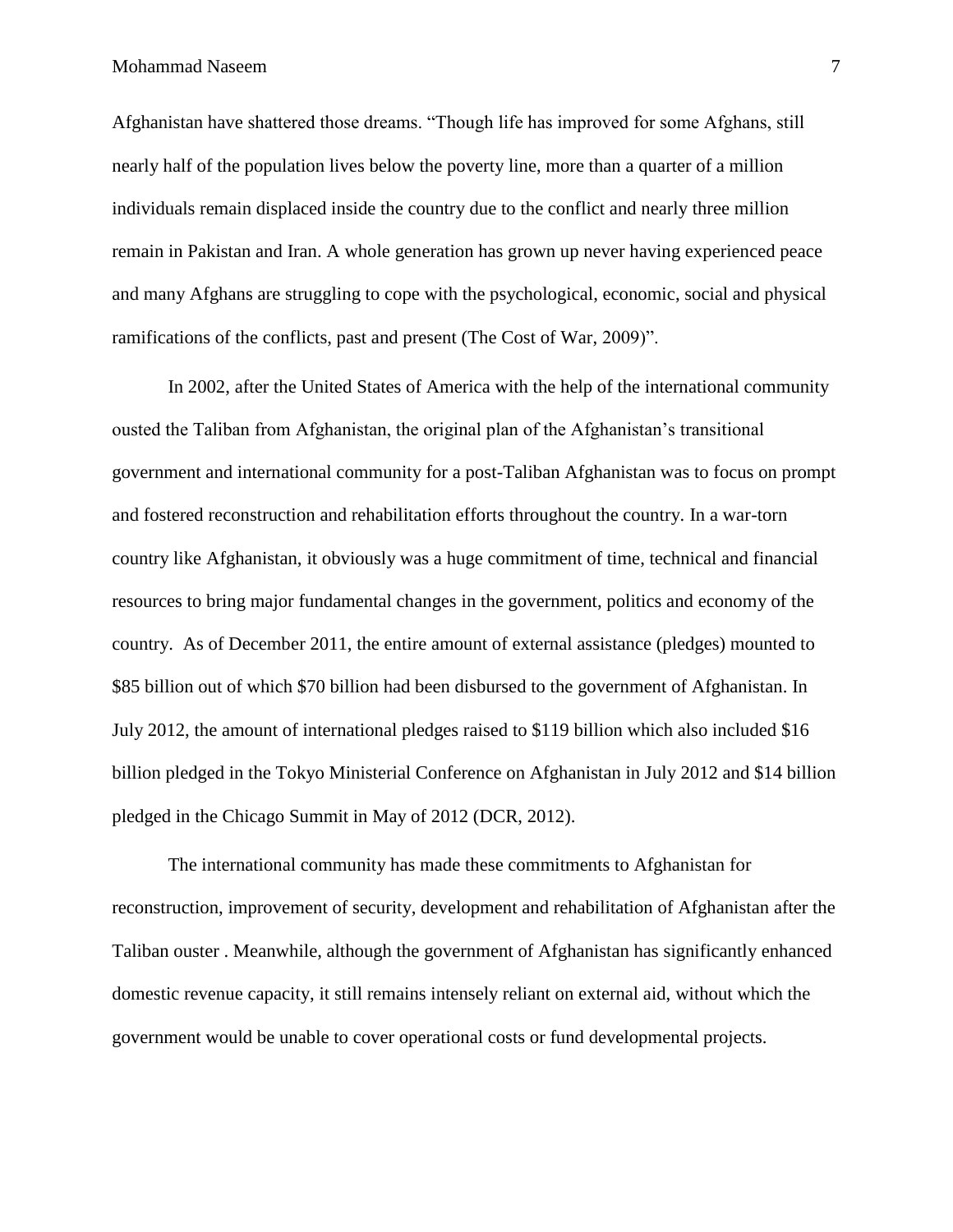Although not as high as expected, the international funds and efforts have had some positive impact on state building and development of the country. Today, Afghanistan has an elected and recognized government, an elected parliament and a constitution that, while in need of major reforms, guarantees equal rights to all citizens, including children, women and minorities, which is a vast improvement upon the Taliban's political order.

Despite significant improvements made in many sectors, low capacity, extreme poverty, increased corruption, and on-going and increasing conflict continue to undermine the Afghan governmental institutions' ability to deliver basic services, justice and security to its people. Today, "Much of the population continues to suffer from shortage of housing, clean water, electricity, medical care, and jobs. Criminality, insecurity, weak governance, lack of infrastructure, and the Afghan government's difficulty in extending rule of law to all parts of the country pose challenges to future economic growth in the country (CIA, 2013)".

According to a report on aid and conflict in Afghanistan "Deteriorating security conditions are testing public confidence in Kabul's ability to manage the transition and are also constraining the ability of the government and international aid agencies to deliver emergency assistance and other services. Nevertheless, provided robust international political and economic engagement continues well beyond the withdrawal of foreign troops, and with a major shift in strategy, the international community still has a chance to ensure that Afghanistan survives as a viable state after 2014 (International Crisis Group report, 2011)."

#### **VI. Role of SAARC, Cultural and Diplomatic Relations to End Conflict in Afghanistan**

South Asia, comprising Afghanistan, Bangladesh, Bhutan, India, Maldives, Nepal, Pakistan and Sri Lanka is home to 1.47 billion people; one-fifth of the world's population<sup>1</sup>.

 $\overline{\phantom{a}}$ 

<sup>&</sup>lt;sup>1</sup> South Asia:<http://www.worldbank.org/en/region/sar/overview>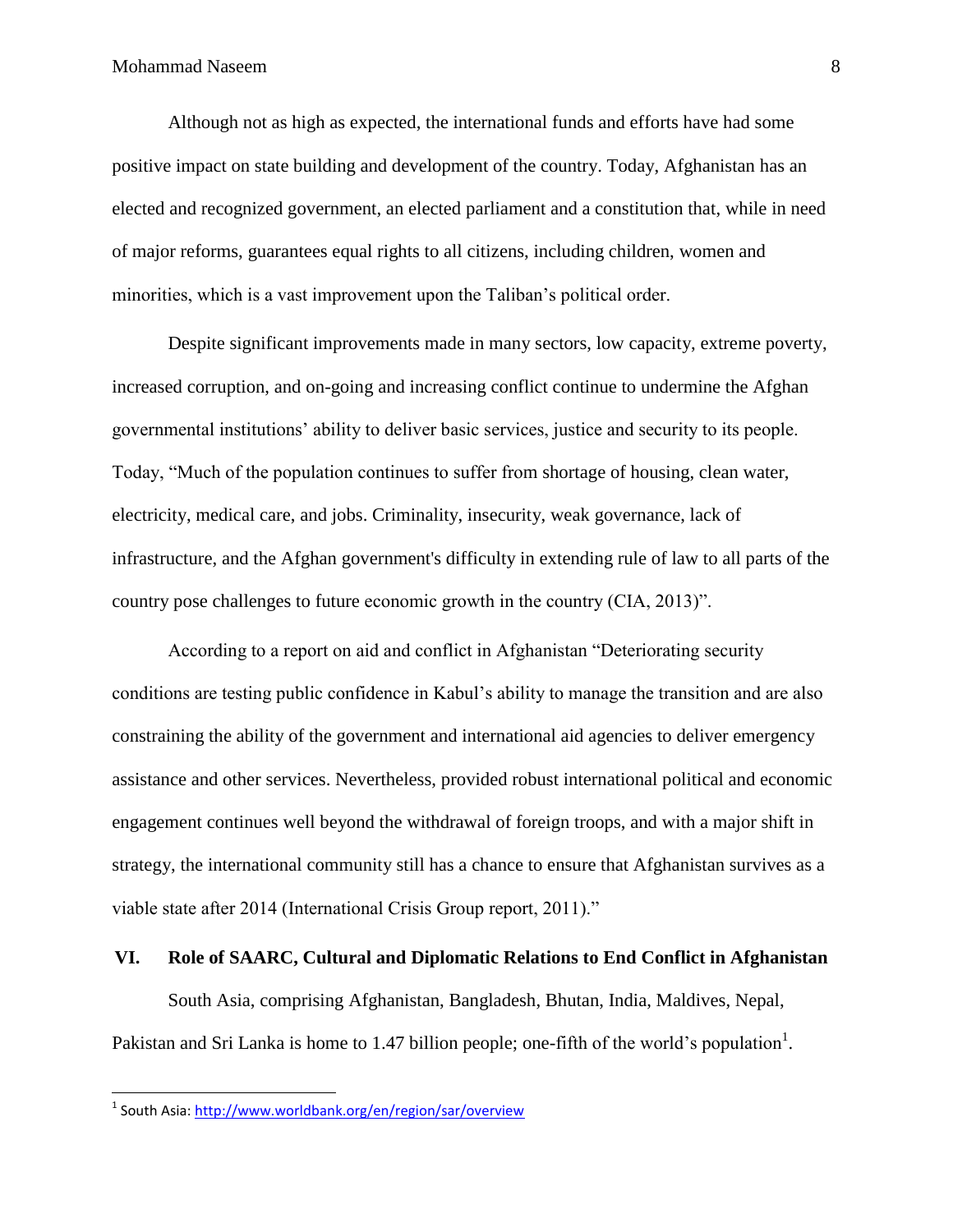Within this area, almost half of the population lives below the poverty line, making it one of the poorest regions of the world. A vast majority of people are illiterate, without access to proper health facilities and suffer from many negative social factors. Considering the region's social, economic and political problems, the SAARC was conceived as a regional organization which could alleviate problems and put individual states on the path to growth.



Figure 1: South Asia Map

Although, over the years SAARC has achieved a lot in bringing these countries together to jointly work to achieve socio-economic promotion and development, a lot of people still consider it less effective when compared to its sister institutions including Association of Southeast Asian Nations (ASEAN). However, in this paper, I don't intend to touch that part of the issue. I solely want to focus on how maintaining good cultural and diplomatic relations with SAARC countries could be helpful to Afghanistan for the sustainability of peace and development efforts in Afghanistan since 2002.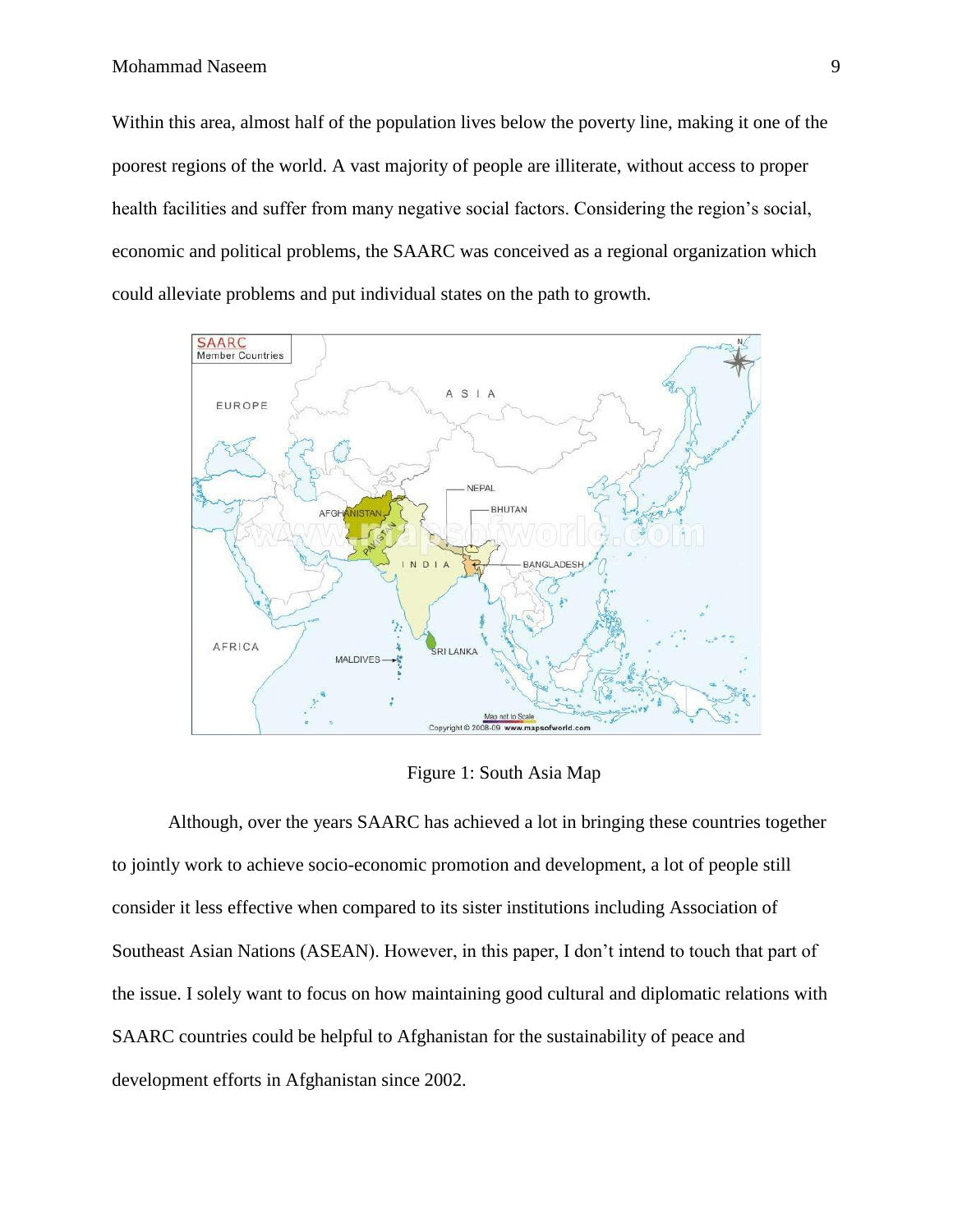Since 2002, the Afghan per capita GDP has been growing at an average rate of 9 percent, and domestic revenues have increased significantly from US\$ 130 million in 2002 to approximately US\$ 2 billion in 2011. Almost 8000 kilometers of national and regional highways have been either reconstructed or newly built. Around 10.5 million children are going to school, of which about 40 percent are girls. Close to 80 percent of the Afghan population have access to basic health services. Overall, the first decade of development partnership has brought significant improvements in lives of many Afghans. As follows, I would like to discuss the improvements made in the following areas in Afghanistan since 2002 and how these developments could be persevered and promoted in the next few years with the assistance of SAARC nations who are advanced in these areas:

## i. Agriculture

Afghanistan's economy has always been agricultural despite the fact that only 12% of the country's total land is arable (CSO, 2013). According to the Central Statistics Organizations' (CSO) Afghanistan Statistical Yearbook 2009-10, 85% percent of the country's total population is dependent on agriculture for their livelihood and sustainability. The three decades of war and political instability has been especially detrimental to agriculture production in the country and had severely damaged agricultural lands and production declining the irrigable areas to 60%. There is hardly, if any, accurate statistics available on agricultural production and development in the country. Some available statistics show that Afghanistan's agricultural production grew at a rate of 0.2% during the era of conflicts as compared to 2.2% before the country fell into conflicts (The World Bank, 2013).

Since 2002, with the external aid and technical assistance provided by the international community, considerable progress has been made towards achieving self-sufficiency, food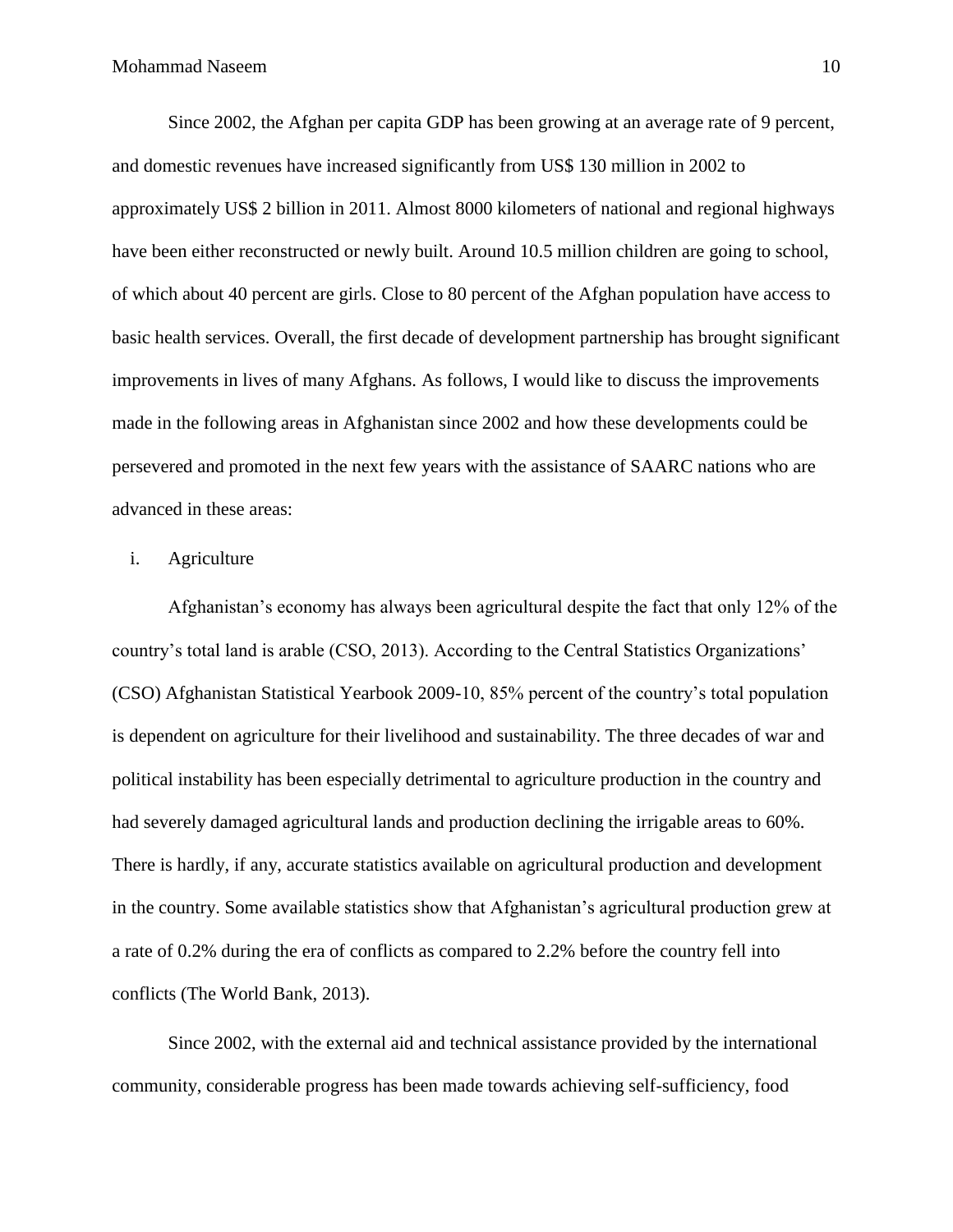security and food market-led growth. Capacity building trainings, improved seeds, fertilizers and microcredit loans have been provided to more than 750,000 farmers across Afghanistan that has helped in expanding the areas under cultivation and has increased agricultural production in Afghanistan (Department of State, 2013). SAARC nations have definitely played a huge role in making Afghanistan achieve the above mentioned figures. India, Pakistan and Sri Lanka, are considered among the leading agriculture economies in the South Asian region. Over the years, these countries have had improvement in the production of wheat, cotton, corn, tea, and other products that have helped their economies significantly. Therefore, I believe that Afghanistan can progress in agriculture if the SAARC countries continue to assist Afghan farmers through the provision of improved seeds, technologies and training on how to use these.

#### ii. Health

Although the healthcare system in Afghanistan has come a long way since 2001 but like any other sector in country, Health sector was also severely damaged by the decades of war, political instability, gender biasness, and poverty. According to the International Human Development Indicators, Afghanistan is ranked 175 among 187 countries of the world for human development in 2013 that is based on three basic and important dimensions: health, education, income. The data gathered by the United Nations Development Program (UNDP), shows that between 1980 and 2012, Afghanistan Human Development Index (HDI) rose by 1.6% annually (United Nations Development Program, 2013).

Despite significant achievements in the health sector, Afghanistan's health system still remains one of the weakest in the world. However, the government of Afghanistan in assistance from the International Community is addressing major issues in the health sector. No doubt, the challenges remain enormous but the progress in the work of the Afghan Ministry of Public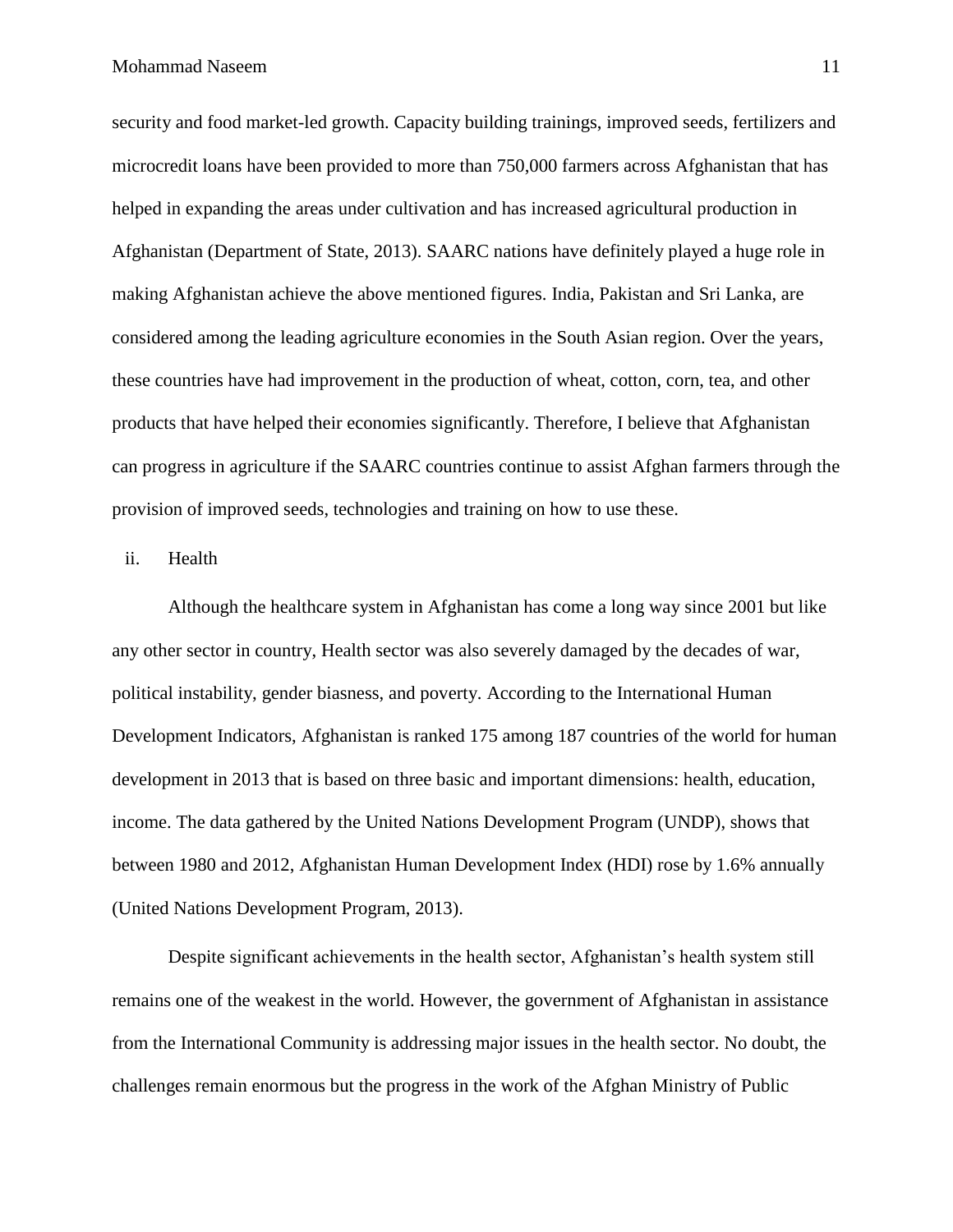Health (MoPH) is appreciable in this connection. SAARC countries have the ability to play a major role in developing and improving the Afghan health sector. Through joint efforts, the Afghan ministry for public health can utilize the knowledge, technology and other resources available in the SAARC countries to cope with the challenges present in the health system currently. SAARC countries have already started contributing in this area through educating and training Afghan doctors who will be able to help in the next few years

## iii. Education

Afghanistan's educational system was almost virtually destroyed during the three decades of war and conflicts. A large number of schools were destroyed, books and other teaching materials were put to fire and Afghan professionals, university and school teachers fled the country to protect their lives and families. Education in Afghanistan has seen many ups and downs over the years. Over a half century ago, during the reign of King Zahir Shah between 1933 and 1973, Afghanistan's education was dramatically expanded and both men and women were pursuing careers in the fields of medicine, engineering, economics, political science and other widely known fields. However, the three decades of war, conflicts and social unrest in Afghanistan have been especially detrimental to the educational sector, leaving Afghanistan's educational system as one of the weakest in the world.

During the Taliban times (1996-2001), Afghanistan's education went from bad to worse. The Taliban government banned nearly all girls from the basic right of attending schools to get formal education and a large number of boys also had a limited access to schools and universities (Bearak, Barry, 2007). The curriculum in schools and universities was highly dominated by religious studies instead of sciences, technology, literature etc. Upon the Taliban's ouster by the international community in 2001, and as a result of the new Afghan Constitution and new elected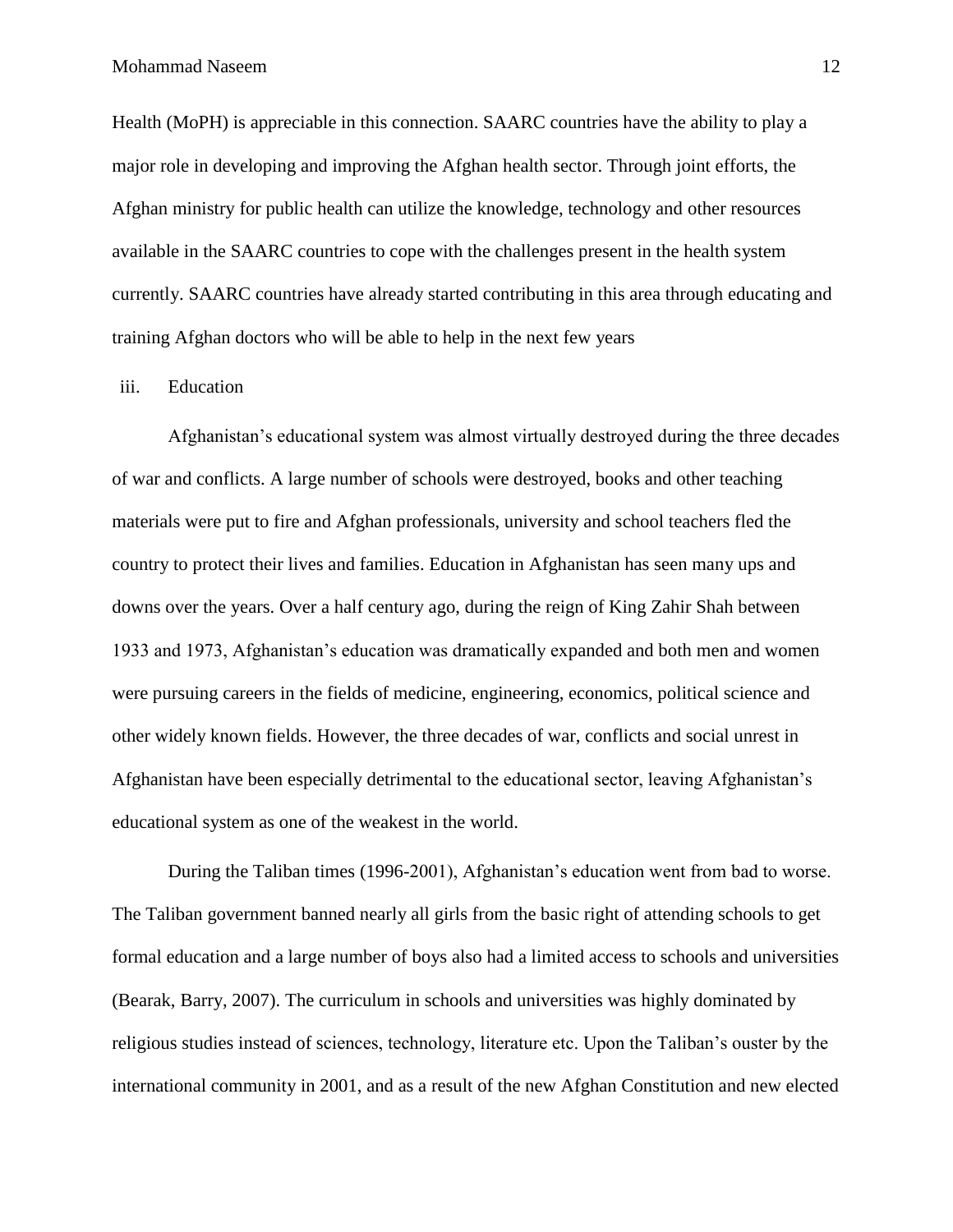government, education has now been made compulsory and complimentary from grade one till twelve and up to the undergraduate level for Afghans throughout the country.

Since 2002, there have been some significant improvements in the country's educational system. In 2002, CIA estimated that there were a total of 8, 00,000 students enrolled in the primary schools, most of whom were boys (Kamran, Taymor. Shah, 2012). Today, after twelve years, there are 10.5 million students studying in 16000 schools across the country of whom more than 40 per cent are girls (Adina, Sabir. Mohammad, 2013). The SAARC nations' assistance in this regard in appreciable in terms of paving way for Afghan students to study in universities in the countries of Bangladesh, India, Pakistan and other SAARC nations throughout the years. Afghan youth currently forms 65% of the population in the country and therefore I believe it is importation for the Afghan government to seek SAARC help in educating the youth since the Afghan university don't have the capacity to accommodate as many students as are available every year to enter universities.

iv. Transportation

Three decades of war had left most of the roads and highways in Afghanistan devastated, making accessibility to most of parts of the country not only difficult but also full of dangers due to the bad roads and long-lasting trips from one province to another. This had also made access to quality healthcare, education, markets and other essential services difficult from all around the country. In 2002, after the ouster of the Taliban regime, it was on the government's top agenda to restore and reconstruct highways and roads to connect different provinces to Kabul to make it easier for the government of Afghanistan to implement its development and reconstruction plans. Most of the highways and intercity roads have been restored and completed with the external aid and technical assistance provided by international community. Although the Anti-Government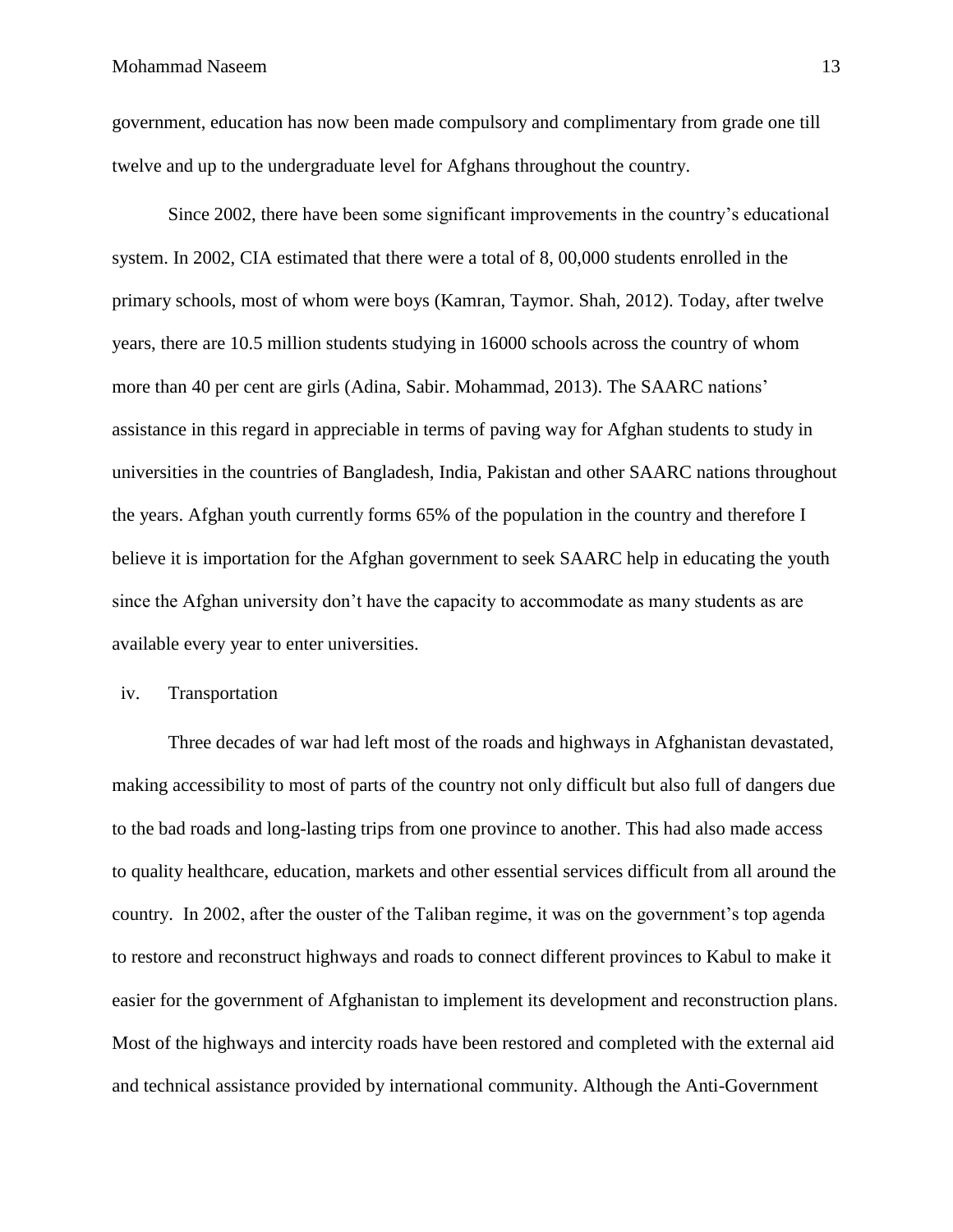Elements (AGEs), time to time demolish these highways and roads with roadside mines and bombings.

Railways construction in Afghanistan were planned and started during different regimes but were never completed. Afghanistan was without railways systems until 2011. The first railways system in Afghanistan was completed in 2011to connect the northern province of Mazar-e-Sharif to Uzbekistan for bilateral trade purpose (Railway Gazette, 2011). There are plans to extend this railway to the capital, Kabul and other major provinces of Afghanistan. Another major achievement of the present government in Afghanistan in the area of transportation is the revival and restoration of the Amu Darya (Oxus) River Bridge that connects Afghanistan with Tajikistan. During their invasion of the country, the Soviet Union had constructed a bridge across the Amu Darya to connect the two countries (Afghan Relief Organization, 2008). The United States and Norway in partnership agreed to restore this bridge to support the bilateral relations and trade between Afghanistan and Tajikistan.

The governments of India, Pakistan and Bangladesh have significantly helped the Afghan government in building and restoring the country's transportation infrastructure. The Indian government facilitated the reconstruction of Kunar-Nangarhar highway while the Pakistani government helped in reconstructing the Nangarhar-Torkham Highway that is bordered with Pakistan to facilitate trade between the two countries. These countries have also helped in many other areas and the Afghan government must very well coordinate with SAARC nations for seeking their assistance in building new roads all over the country.

v. Security

After more than a decade of intervention by the United States and the North Atlantic Treaty Organizations (NATO), stability in Afghanistan remains a big question and a major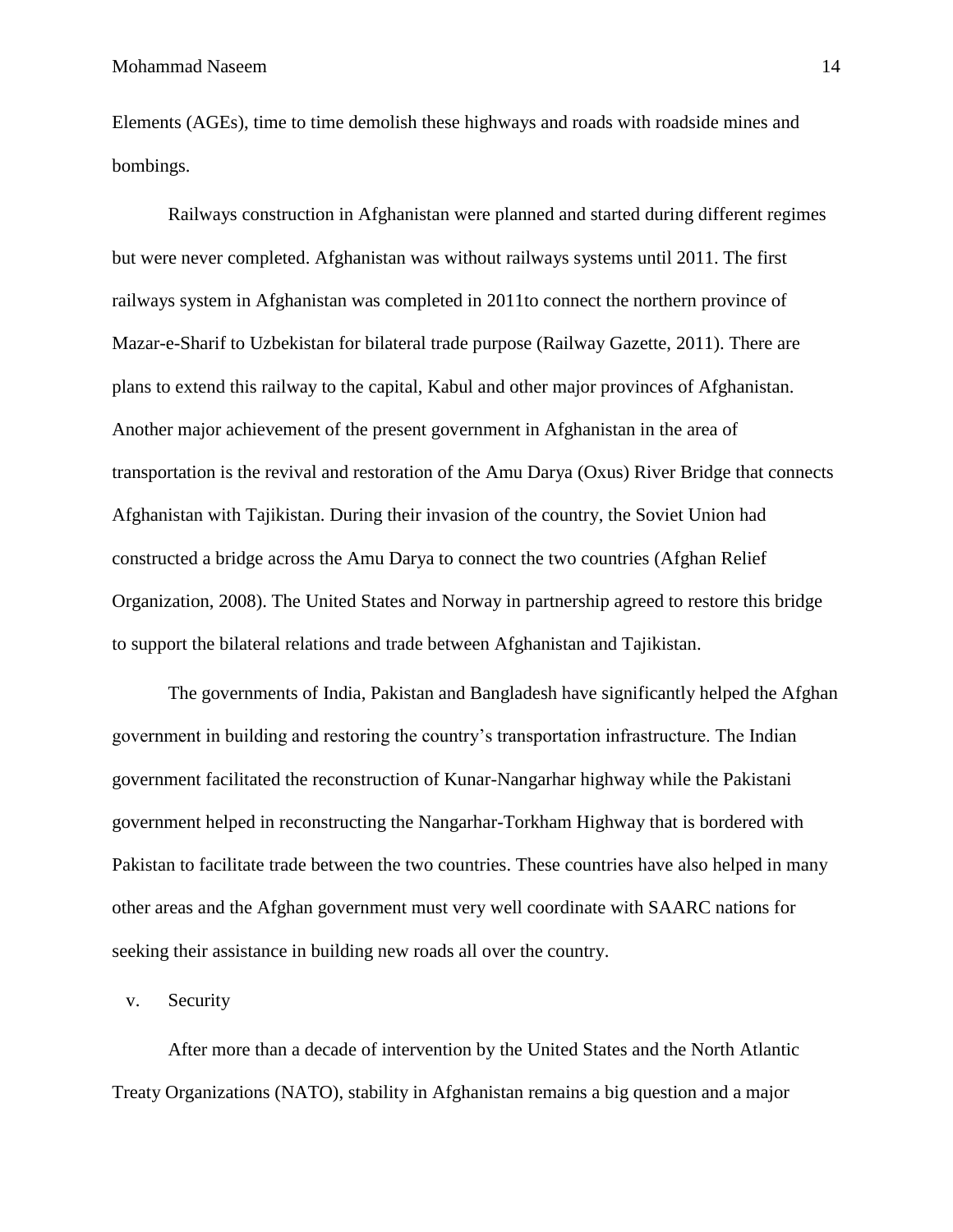challenge for the international community. In spite of many efforts by the international community and Afghan government and substantial amount of resources aimed at bringing stability to Afghanistan, the result has been inadequate and unacceptable so far. Increase in security incidents over the last two years has created fears among Afghans and the international community as whether or not Afghan Armed Forces (AAF) will be capable of ensuring the security of Afghanistan after the exit of international combat troops in 2014 (The Frontier Post, 2013).

Among the major causes of the worsening security situation in Afghanistan are, the lack of proper planning and management, ever-changing policies, negligence of the geopolitical and on-ground realities of Afghanistan and over-reliance of the international community on military power without paying sufficient attention to infrastructural development, skills building and civilian assistance in Afghanistan.

As mentioned in the beginning of this thesis, a major portion of the external aid, about 51% in total, has been spent on security in Afghanistan. The number of Afghan security forces that include, the Afghan National Army (ANA), Afghan National Police (ANP), Afghan Border Police (ABP), Afghan Local Police (ALP) and members of the National Directorate of Security (NDS) has reached 3, 52,000 from none in 2002 (Government of UK, 2013). SAARC nations, especially India and Pakistan have played a major role in training the Afghan security forces in different areas including the Afghan army, Afghan police and Afghan air forces. The Afghan government must continue to seek SAARC nations' help and assistance in training and developing its Afghan national security forces to improve security and better safeguard the country.

# **VII. Conclusion:**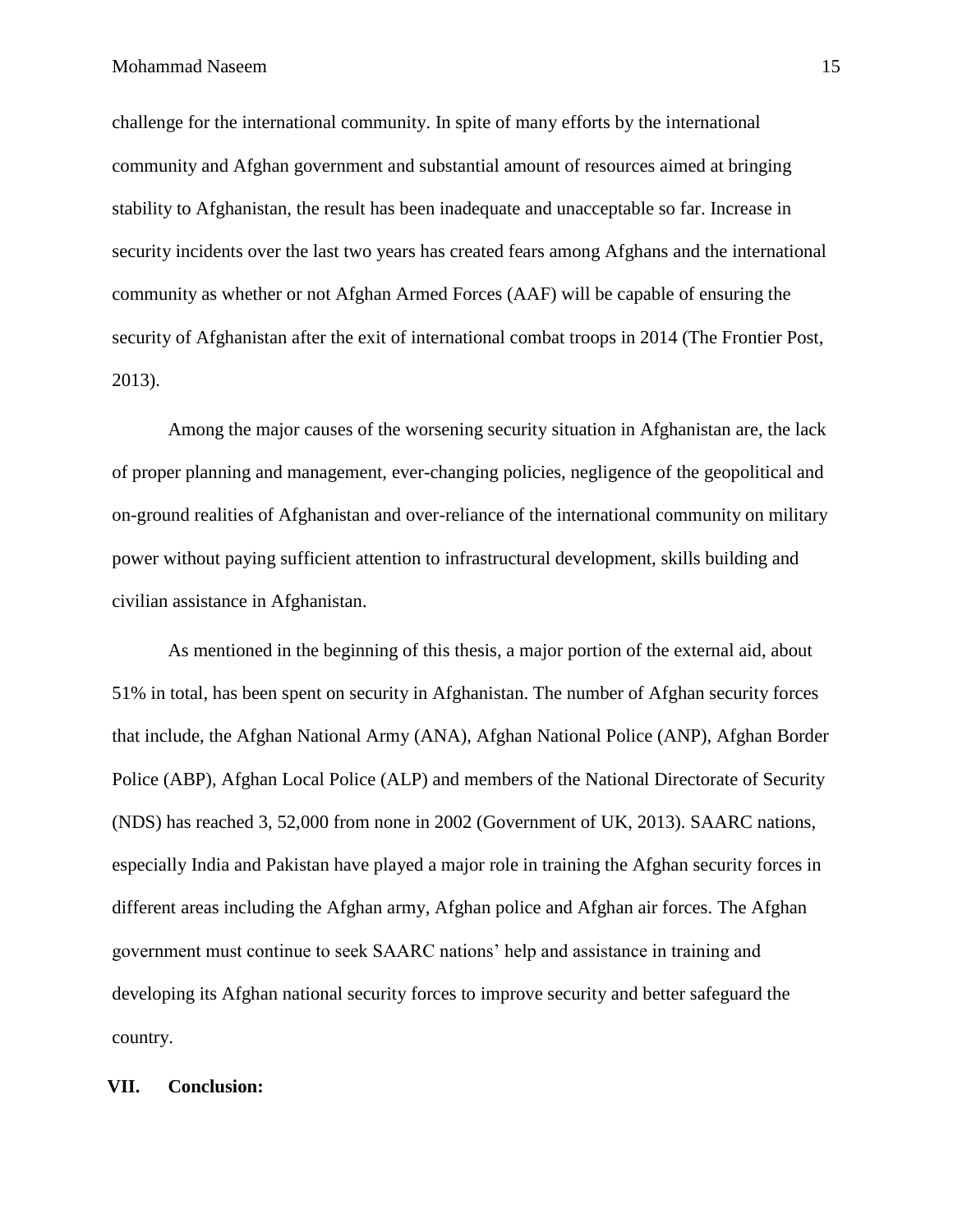An examination of key drivers, the environment and major influences reveal a potentially optimistic future for Afghanistan with continued assistance from the SAARC nations. Observing developments in the above-mentioned areas and Afghanistan's needs and requirements in different areas and knowing that after spending billions of dollars in the last 12 years the stakes are very high both for Afghanistan, for SAARC nations and for the rest of the world who directly or indirectly helped Afghanistan, I would like to conclude that although Afghanistan has significantly improved compared to the Taliban era or even before, it still needs to work hard and progress towards stability and development not just in Afghanistan but in the entire region. In this scenario, the SAARC nations' contributions will be significant to jointly put an end to the trouble in the region and help Afghanistan become independent and self-reliant.

## **VIII. Bibliography**

Wilder, Andrew (2013), "Prospects for Afghanistan's 2014 Elections". Retrieved on Oct 5, 2013 from http://www.usip.org/publications/prospects-afghanistan-s-2014-elections

Michigan State University (2013), "Afghanistan History". Retrieved on Sep 21, 2013 from http://globaledge.msu.edu/countries/afghanistan/history

Adina, Sabir. Mohammad (2013), "Wardak seeks \$3b in aid for school buildings". Retrieved on Oct 13, 2013 from http://www.pajhwok.com/en/2013/05/18/wardak-seeks-3b-aid-schoolbuildings

Afghan Civil Society Forum, et all (2009), "The Cost of War, Afghan Experiences of Conflict, 1978-2009". Retrieved on Oct 3, 2013 from http://news.bbc.co.uk/2/shared/bsp/hi/pdfs/18\_11\_09\_oxfam\_afghan.pdf

Afghan Relief Organization (2008), "Afghanistan Facts, Culture And History". Retrieved on Oct 22, 2013 from http://www.afghanrelief.org/about-afghanistan/afghanistan-facts

Asia Pacific Development News and Analysis (2013), "Afghanistan: Forgotten Economic Crisis". Retrieved on Oct 7, 2013 from http://www.adbi.org/e-newsline/130524.html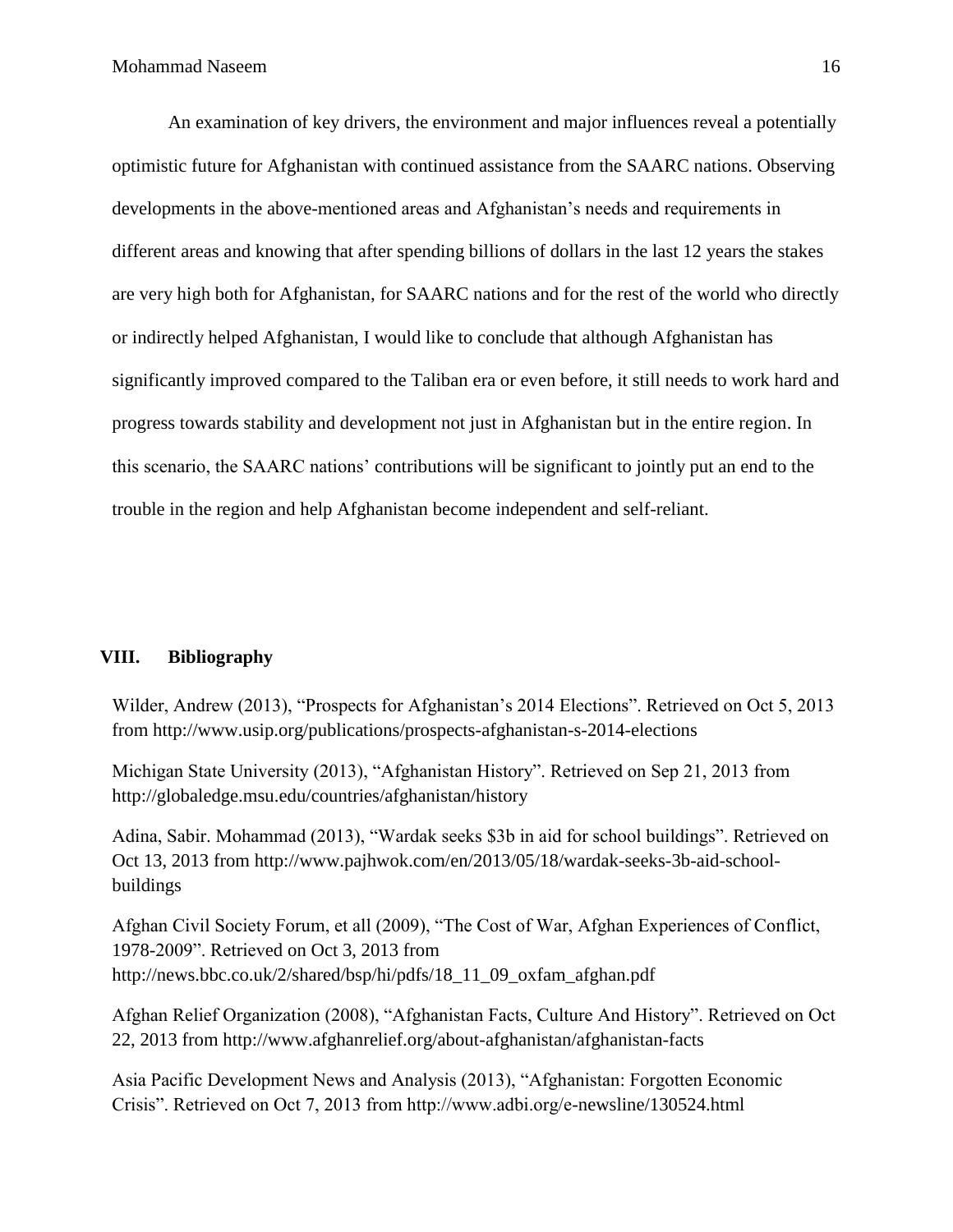Bearak, Barry (2007), "Education in Afghanistan: A harrowing choice". Retrieved on Sep 12, 2013 from http://www.nytimes.com/2007/07/09/world/asia/09ihtafghan.4.6571860.html?pagewanted=all $&r=0$ 

Boot, Max (2012), "What It Will Take To Secure Afghanistan". Retrieved on Sep 30, 2013 from http://www.cfr.org/afghanistan/take-secure-afghanistan/p28587

Central Intelligence Agency (2013), "Internet Hosts" Retrieved on Sep 22, 2013 from https://www.cia.gov/library/publications/the-worldfactbook/fields/2184.html?countryName=Afghanistan&countryCode=af&regionCode=sas&#af

Central Statistics Organization (2013), "Agricultural Development". Retrieved on Sep 13, 2013 from http://cso.gov.af/Content/files/Agriculture.pdf

Department of Defense (2012), "Report on Progress Toward Security and Stability in Afghanistan". Retrieved on Oct 13, 2013 form http://www.defense.gov/news/1230\_Report\_final.pdf

Government of UK (2013), "Establishing stability in Afghanistan". Retrieved on Oct 16, 2013 from https://www.gov.uk/government/policies/establishing-stability-in-afghanistan

International Crisis Group (2011), "Security in Afghanistan". Retrieved on Sep 23, 2013 from http://www.crisisgroup.org/en/publication-type/key-issues/country/security-in-afghanistan.aspx

Kamrany, Shah. Taymor. (2012), "Afghanistan 2002-2012: A Decade of Progress and Hope". Retrieved on Sep 29, 2013 from http://www.mei.edu/content/afghanistan-2002-2012-decadeprogress-and-hope

Lawrence, John and Edwardes, B. Herbert (2013), "Agreement between Afghanistan & British India against Persian Aggression, 1857". Retrieved on Sep 23, 2013 from http://www.khyber.org/history/treaties/persianaggression.shtml

Livingston, S. Ian and O'Hanlon, Michael (2011), "Afghanistan Estimated Annual Enrollment in Elementary and Secondary Education, 2002-2011". Retrieved on Sep 18, 2013 from http://www.intellectualtakeout.org/library/chart-graph/afghanistan-estimated-annual-enrollmentelementary-and-secondary-education-2002-2011

Michigan State University (2013), "Afghanistan History". Retrieved on Sep 21, 2013 from http://globaledge.msu.edu/countries/afghanistan/history

Ministry of Finance (2010), "Development Cooperation Report, 2010". Retrieved on Sep 28, 2013 from http://mof.gov.af/Content/files/Development%20Cooperation%20Report%202010.pdf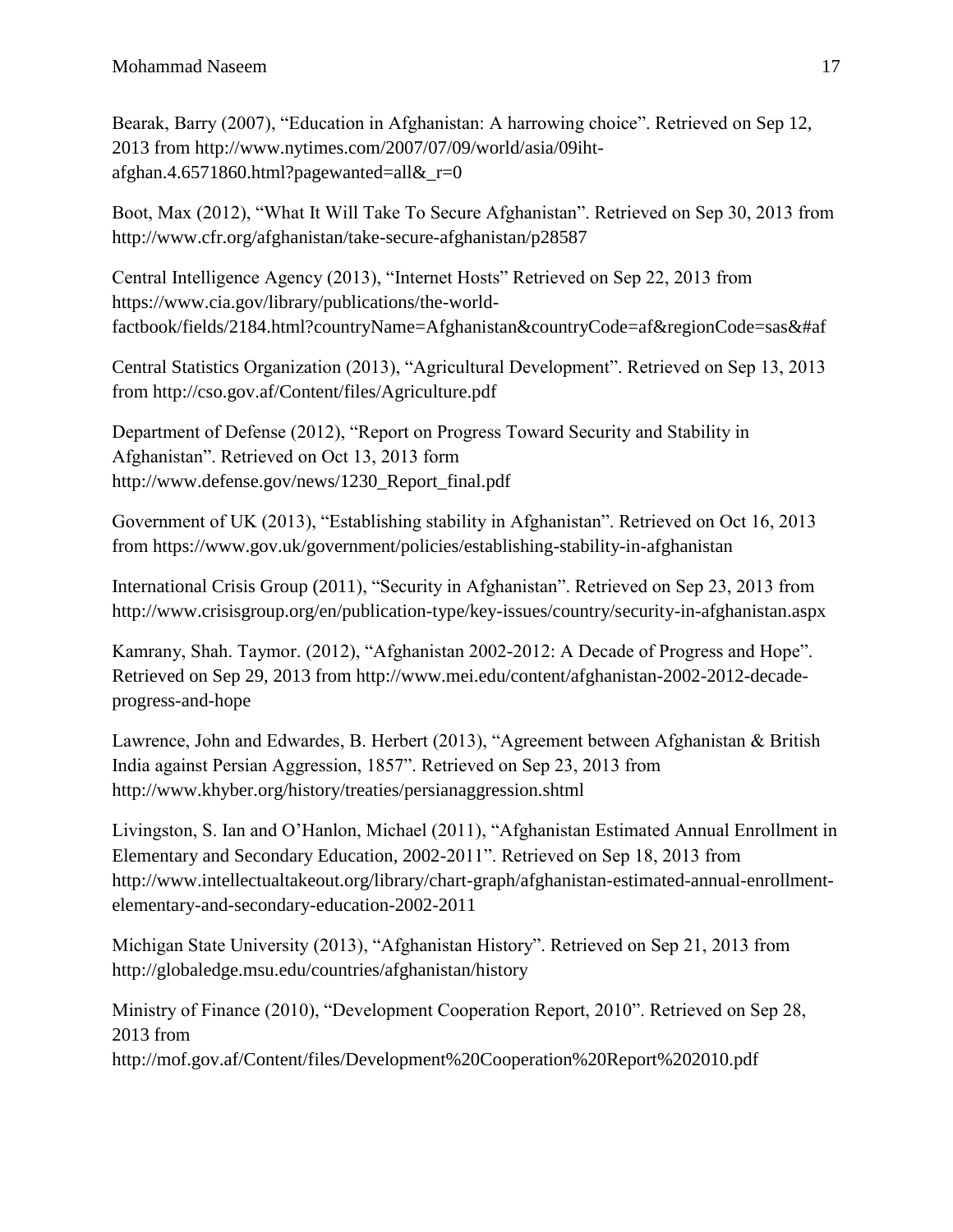Ministry of Finance (2012), "Development Cooperation Report, 2012". Retrieved on Sep 28, 2013 from

http://www.undp.org.af/Publications/2013/Development%20Cooperation%20Report%20- %202012.pdf

Ministry of Public Health (2010), "Afghanistan Mortality Survey 2010". Retrieved on October 1, 2013 from http://www.measuredhs.com/pubs/pdf/FR248/FR248.pdf

Ministry of Public Health (2013), "MoPH Holds Health Retreat Conference in Kabul". Retrieved on Sep 29, 2013 from http://moph.gov.af/en/news/19187

North Atlantic Treaty Organization (2013), "Afghan National Security Forces (ANSF)". Retrieved on Oct 12, 2013 from http://www.nato.int/nato\_static/assets/pdf/pdf\_2013\_06/20130604\_130604-mb-ansf.pdf

PBS NEWSHOUR (2006), "A Historical Timeline of Afghanistan". Retrieved on Sep 3, 2013 from http://www.pbs.org/newshour/indepth\_coverage/asia/afghanistan/timeline/

The Asia Foundation (2012), "The Prospects For Economic Development In Afghanistan-Reflections on a Survey of the Afghan People, Part 2 of 4". Retrieved on Sep 12, 2013 from http://asiafoundation.org/resources/pdfs/ProspectsofEconomicDevelopmentinAfghanistanOccasi onalPaperfinal.pdf

The World Bank (2013), "Afghanistan Economic Update". Retrieved on Sep 21, 2013 from http://www-

wds.worldbank.org/external/default/WDSContentServer/WDSP/IB/2013/05/02/000333037\_2013 0502161223/Rendered/PDF/770830REVISED0box377289B00PUBLIC00.pdf

The World Bank (2013), "Afghanistan: Priorities for Agriculture and Rural Development". Retrieved on Oct 6, 2013 from

http://web.worldbank.org/WBSITE/EXTERNAL/COUNTRIES/SOUTHASIAEXT/EXTSAREG TOPAGRI/0,,contentMDK:20273762~menuPK:548212~pagePK:34004173~piPK:34003707~th eSitePK:452766,00.html

The World Bank (2010), "Building on Early Gains in Afghanistan's Health, Nutrition, and Population Sector". Retrieved on Oct 2, 2013 from http://wwwwds.worldbank.org/external/default/WDSContentServer/IW3P/IB/2010/06/04/000333037\_2010 0604020800/Rendered/PDF/548950PUB0EPI11C10Dislosed061312010.pdf

The World Bank (2013), "GDP growth (annual %)". Retrieved on Sep 28, 2013 form http://data.worldbank.org/indicator/NY.GDP.MKTP.KD.ZG/countries

The World Bank (2013), "Mobile cellular subscriptions (per 100 people)". Retrieved on Sep 23, 2013 from http://data.worldbank.org/indicator/IT.CEL.SETS.P2